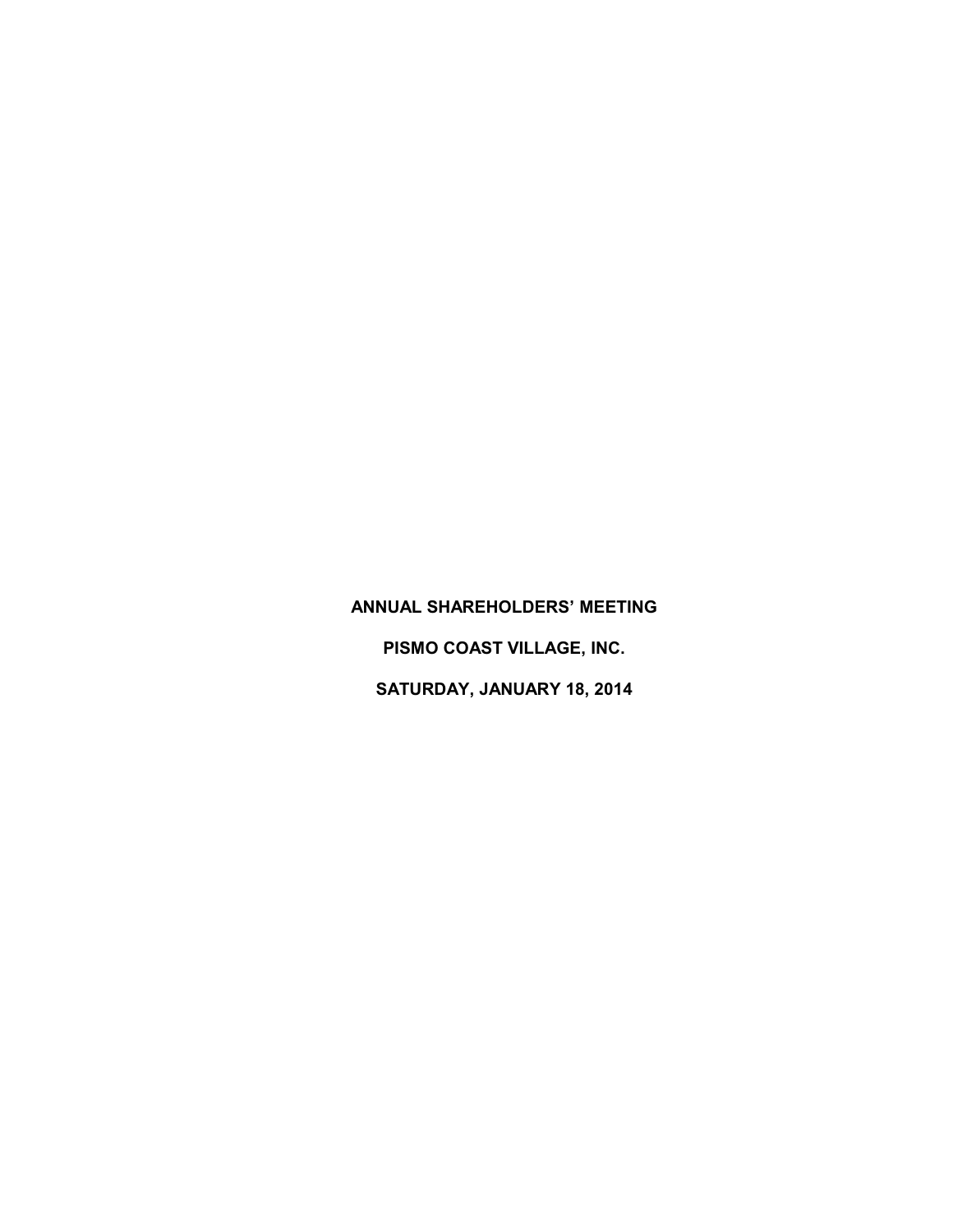Pursuant to notices properly mailed to shareholders, the 2014 Annual Shareholders' Meeting of Pismo Coast Village, Inc. was held Saturday, January 18, 2014, at the South County Regional Center, 800 West Branch Street, Arroyo Grande, California.

President Ronald Nunlist called the Annual Shareholders' Meeting of Pismo Coast Village, Inc. to order at 9:02 a.m. and welcomed the shareholders. Director Terris Hughes led the Pledge of Allegiance. Director Douglas Eudaly gave the invocation.

Mr. Nunlist then called on Mr. Willems, Vice President-Secretary, who declared a quorum present, in both person and by proxy, for today's meeting.

Mr. Nunlist introduced our attorney, Joseph Look, John Hansen and Brooks Wise of Mission Community Bank, as well as Steven Starbuck, Ryan Nielsen and Darren Williams of Brown Armstrong Accountancy Corporation (the designated Inspectors of Election). He introduced Chief Executive Officer/General Manager Jay Jamison and the staff members present at today's meeting. He then introduced the members of the Board and their spouses.

Mr. Nunlist asked the audience if they enjoyed the Wine Reception held yesterday evening. This comment resulted in a round of applause. Mr. Nunlist thanked Gary Willems, who was responsible for organizing the band that played in the Square during the event. Everyone seemed to enjoy the music.

He was pleased to report that 2013 was the best year that Pismo Coast Village has ever had. Revenue was up, and occupancy was up for both shareholders and general public guests. Our property is in excellent shape. Over the past ten years, the Company has upgraded all of the campsites and replaced underground utilities. All but one of the restrooms have been renovated, and he was pleased to say that the project to replace Restroom #2 would begin next week. The outlook for next year looks great. Financial reports show that the Company is up for the first quarter compared to last year. He was extremely proud to report that all of the expenses for the projects and upgrades to the resort were paid for with cash on hand. We do have long term debt for the purchase of property we are using for RV storage, however, these properties do bring in revenue to offset that expense. He said that we do have storage space available, and encouraged shareholders and the general public to become our storage customers.

Mr. Nunlist said that he believes that the state of our corporation is excellent, and he is very proud to be part of the Company which will celebrate its 40-year anniversary in April 2015. He expressed his appreciation to Mr. Jamison and his staff, and the board of directors for all that they do. He also thanked the shareholders for their support.

Mr. Nunlist gave the Executive Committee Report. He introduced the members of his committee: Wayne Hardesty, Terris Hughes, Jerald Pettibone, Dwight Plumley, and Gary Willems. The functions of the Committee are to review the monthly business with the CEO/General Manager, review the financial statements, and to discuss any other items which may arise during the months that the full Board does not meet. The Committee met four times during 2013. He thanked the members of the committee for their hard work.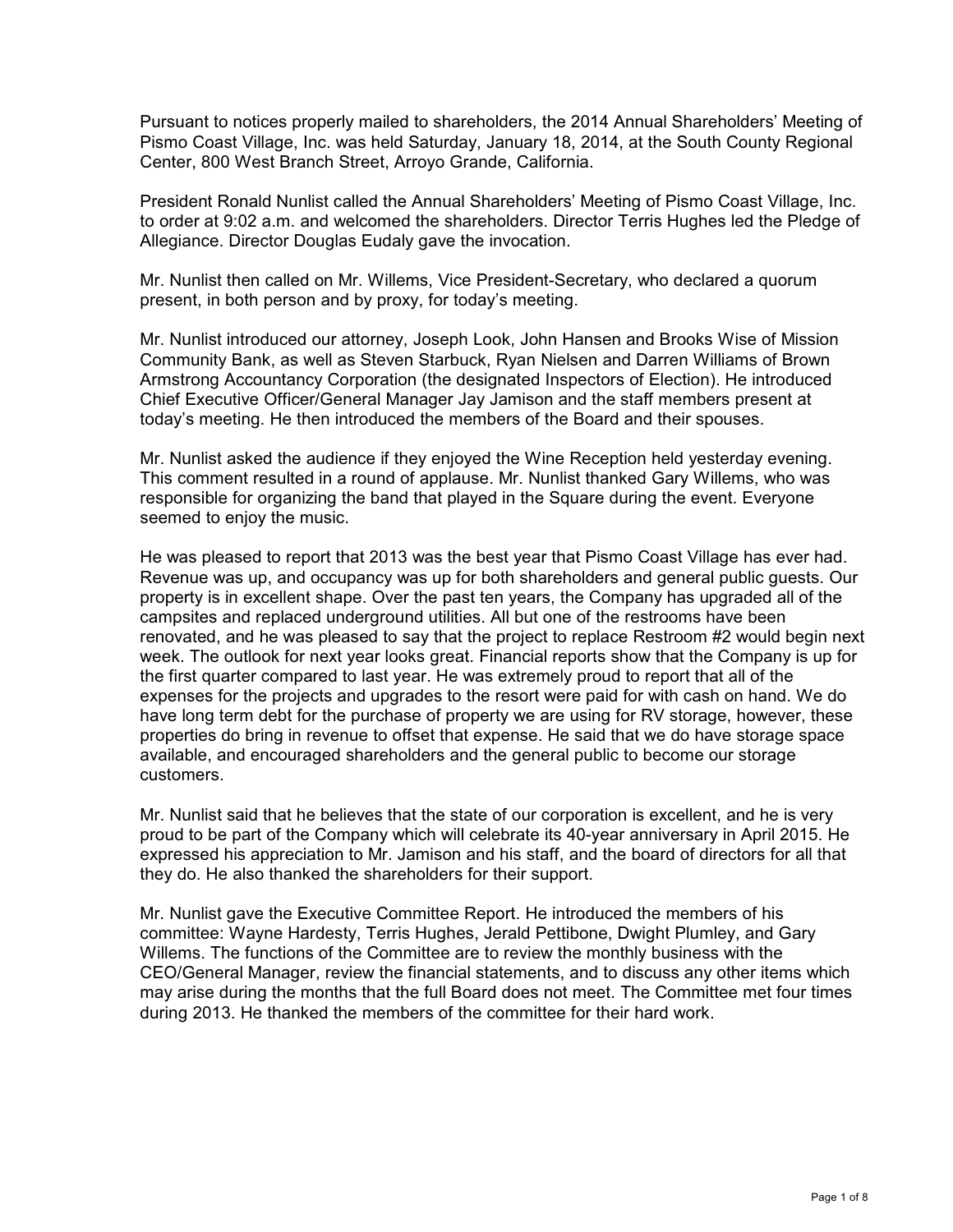Mr. Hardesty, Finance Committee Chair, gave the Finance Committee Report. He introduced the members of the Committee: Dennis Hearne, Garry Nelson, George Pappi, Jr., and Jerald Pettibone. Mr. Hardesty thanked the Committee for their work this year. The Committee's primary duties are to review monthly financial statements, review the three-year forecast, review the one-year operating budget, prioritize capital expenditures, monitor completion of capital projects, recommend to the Board changes in the rate schedule, and to submit the annual report of the financial condition of the corporation to the shareholders. The Committee met five times in 2013.

Mr. Plumley, Operations Committee Chair, introduced his committee: Rodney Enns, William Fischer, R. Elaine Harris, and Jerry Roberts. He explained that one of the tasks the Committee handles is to address guest and shareholder questions, comments and concerns. Some of the Committee's duties include reviewing and recommending changes to the rules and policies of the resort, updating and recommending changes to the Employee Handbook, reviewing and recommending changes to the Shareholders' Information Manual/Calendar, and implementing Board policy and procedures. He thanked the Committee for their hard work this past year and also thanked the shareholders for their support. The Committee met five times in 2013.

Mr. Enns, Audit Committee Chair, introduced the members of his committee: Kurt Brittain, Douglas Eudaly, Glenn Hickman, and Jack Williams. The functions of the Audit Committee include coordinating with the Company's independent accountants in the preparation of annual financial reports and audits, reviewing actions to be taken to comply with the auditors recommendations to management and performing random reviews of selected accounting procedures of the company. The Audit Committee met five times during 2013. The Audit Committee reports to the Board of Directors and is responsible for overseeing and monitoring financial accounting and reporting, the system of internal controls established by management, and the audit process of Pismo Coast Village. The Audit Committee charter, adopted by the Board, sets out responsibilities, authority for and specific duties of the audit committee. The Audit Committee has reviewed and discussed the audited financial statements with management, and has discussed with representatives of independent auditor Brown Armstrong Accountancy Corporation matters required by SAS61 regulations. The Audit Committee received the written disclosures and letter from the independent auditors, Brown Armstrong Accountancy Corporation, required by independent standard board standard #1, and has discussed with the independent accountants the independent accountant's independence. Based on the review and discussion, the Audit Committee recommended to the Board that the audited financial statements be included in the Company's annual report. He expressed his appreciation to Mr. Jamison for his support during the year, and also thanked Reservations Supervisor Darrell Sisk and Accounting Manager Kitty Karstetter for all of their help.

Mr. Buchaklian, Environmental, Health and Safety Advisory Committee Chair, introduced the members of his committee: Kurt Brittain and Jerry Roberts. The Committee's responsibilities include performing environmental-related duties, health and safety reviews, and giving recommendations to the President and CEO/General Manager on matters relative to environmental and safety concerns. Mr. Buchaklian thanked the members of his committee for their work. The Committee met five times in 2013.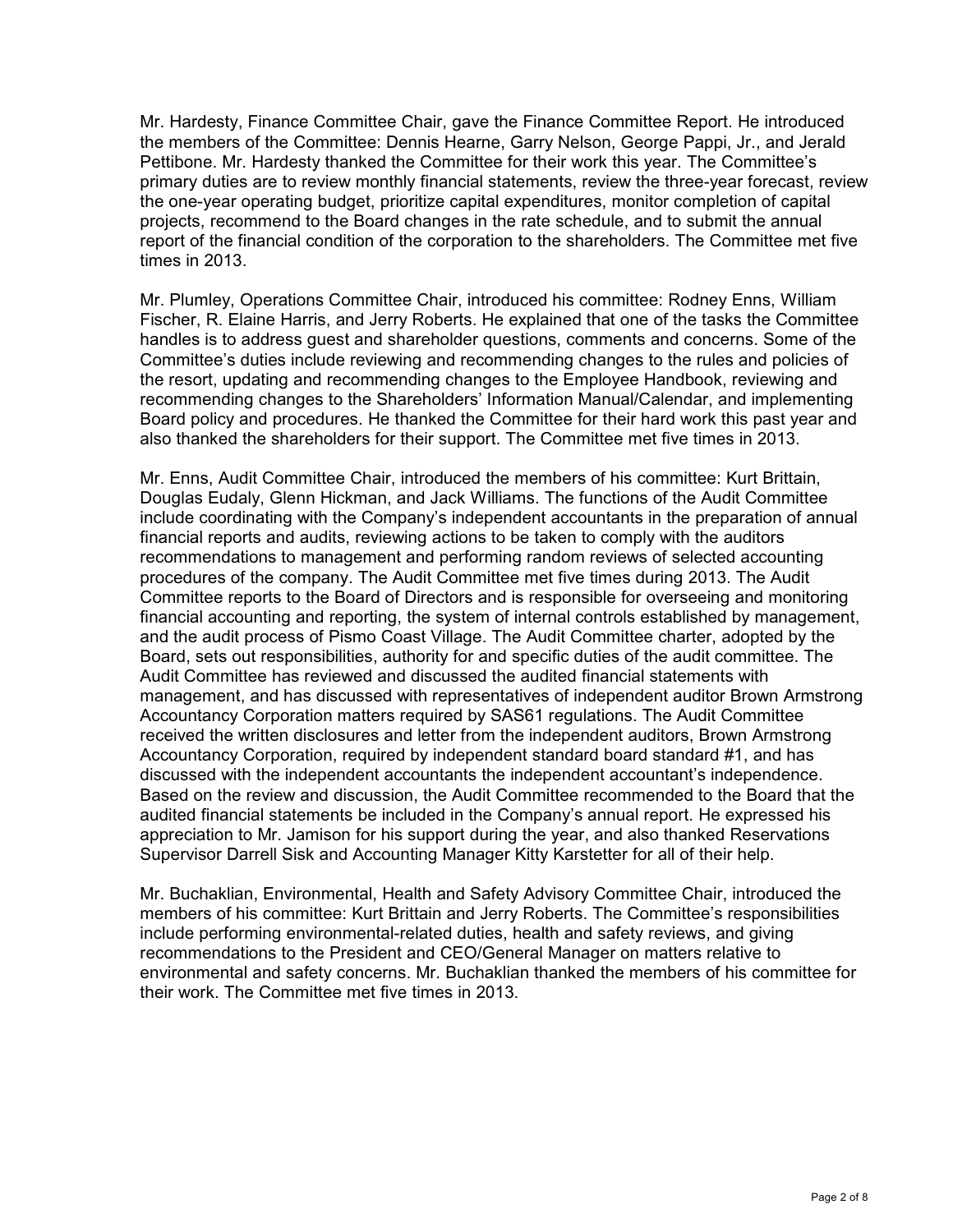Mr. Hearne, Chairman of the Nominating Committee, explained that the Committee, which considers the qualifications and composition of the Board of Directors of the Company, was elected at a meeting of the Board held following the January 19, 2013 annual shareholders' meeting. Mr. Hearne introduced and thanked the members of his committee, Rodney Enns, William Fischer, R. Elaine Harris, and Garry Nelson, for their hard work during the year. The Committee met five times during 2013, and interviewed five prospective candidates for Board membership during that time.

The Nominating Committee submitted its recommendations for the slate of nominees for today's annual meeting at the November Board of Directors' meeting. Mr. Hearne stated that individuals wanting to be considered as nominees or wishing to nominate an individual for membership on the Board are requested to notify the Nominating Committee in writing. He expressed his appreciation to the applicants that have taken the necessary steps to be considered for Board membership.

Mr. Hearne explained that, due to the retirement of Louis Benedict in January of last year, shareholder Jerry Roberts was duly nominated and elected by the Board to fill the vacant seat. He then introduced Mr. Roberts, who spoke about his education, background and work experience.

Mr. Hearne then presented the Nominating Committee's recommendation of the following shareholders to serve as directors for Pismo Coast Village, Inc. for 2014: Kurt Brittain, Harry Buchaklian, Rodney Enns, Douglas Eudaly, William Fischer, Wayne Hardesty, R. Elaine Harris, Dennis Hearne, Glenn Hickman, Terris Hughes, Garry Nelson, Ronald Nunlist, George Pappi Jr., Jerald Pettibone, Dwight Plumley, Jerry Roberts, Gary Willems, and Jack Williams.

Mr. Willems, Vice President - Secretary, explained the process of cumulative voting within the State of California under California Corporate Law. California law states that before cumulative voting can occur, two things must be done. First, all candidates' names must be placed in nomination prior to the commencement of voting, and secondly, one shareholder must give notice that he or she intends to vote cumulatively. Mr. Hearne placed the candidate's names in nomination. Mr. Willems stated that he was now declaring his intention to vote cumulatively. He then explained the procedure for properly casting votes using a ballot. With cumulative voting, for each share owned, the shareholder has eighteen votes which may all be cast for one candidate or split among two or more. The ballot must be marked with the number of votes being cast for a specific candidate in the box next to the candidate's name. Those with an "x" or marking other than a written number will not be considered properly voted and will not be counted. He asked shareholders holding proxy cards to exchange them for ballots at the registration area.

Mr. Willems then asked that the ballot box be checked to see if it was empty, and Mr. Boyle, the resort's Security Department Supervisor, confirmed that it was. Mr. Willems declared the polls open for a ten-minute voting period at 9:38 a.m. A recess was called, allowing those present to cast their votes.

Mr. Nunlist called the meeting back to order at 9:53 a.m., and declared the polls closed. The ballot box was removed and taken to the vote counting room.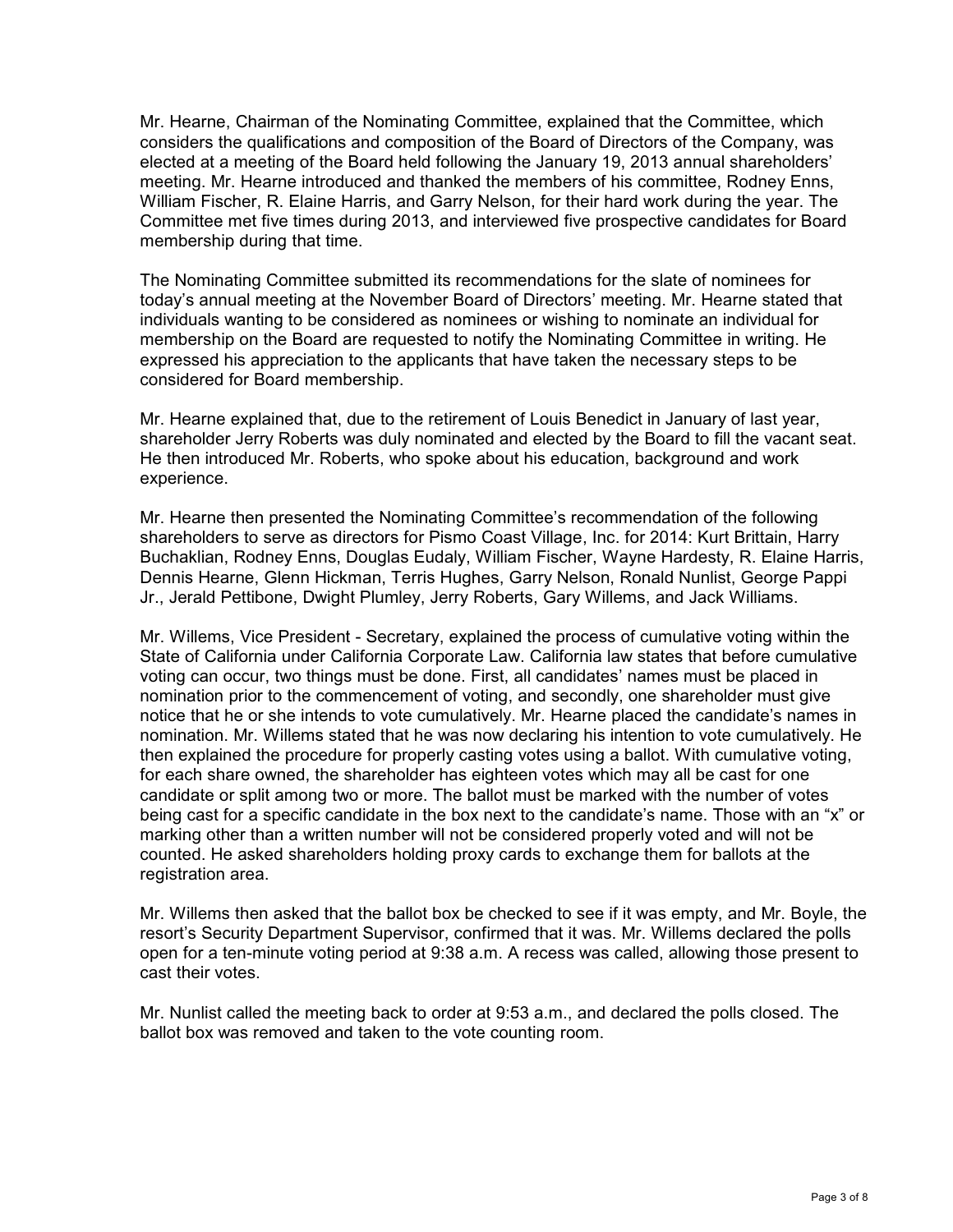Mr. Nunlist asked director Louis Benedict to come on stage. He spoke about Mr. Benedict's service as a member of the Board from November 2002 to January 2013 and was pleased to present him with a plaque recognizing his service to the Company.

Mr. Hardesty then presented the Chief Financial Officer's Report, which was a PowerPoint presentation of financial information. For the period of 2007 to 2013, slides compared total occupancy for general public and shareholders, total revenue and expenses, revenue categories, storage revenue, insurance expenses, utility expenses, and capital expenditures.

Mr. Nunlist then introduced Mr. Jamison, who gave the Chief Executive Officer/General Manager's Report. Mr. Jamison used a slide show to enhance his topics of discussion.

Mr. Jamison commented that it was great to interact with everyone at last evening's Wine Reception. He expressed his appreciation to staff for their efforts to make this weekend's events happen, as well as for their work during the year to make the company successful. Mr. Jamison encouraged everyone to check out the poster boards around the room which showed some of the accomplishments, projects and other information.

He reviewed occupancy statistics for the current year and was pleased to report that both general public and shareholder occupancy are increased over last year's numbers. RV storage growth this past year was 12.3%, and we are currently storing 1,924 units in our storage facilities. Estimated capacity for the 45 acres is 2,350 units, so we still have room for growth. Some of the accomplishments this past year were: renovation of campsites 1 - 50, a new slide for Playground #2, the addition of high-definition channels for the resort's television system, a new control panel for the sewer lift station, new cabinets and shelves for the Clubhouse, the purchase of a metal storage container to store company records, a new server for the computer system, the purchase of a mobile wash unit for washing RV units for the RV Service Department, an enhanced security system for Storage Lot K which is monitored at night by a contracted security company, and the application of a dust control material in K-Lot.

Mr. Jamison showed a slide of the new Verizon cell tower located in Storage Lot K, which is shaped like a eucalyptus tree. The contract is currently for a five-year period, and we receive \$1,900 each month for the lease, which is substantially more revenue than we would get if the same space were being used as RV storage space. Verizon has approached us with a request for another cell tower location. This one would be in Storage Lot D, and we are still in the preliminary phase of negotiating the lease.

He was pleased to report that there has been no change to our directory ratings with Good Sam. We continue to be an A-rated park with Guest Reviews, one of eight properties in California, and received another award. He spoke about the Pismo Coast Village Honorary and Memorial Scholarship awarded annually to a student with a recreation major at Cal Poly University, pointing out that there were two poster boards in the room showing the history of the donations and thank you letters from some of the scholarship recipients. Some of the events that we participated in this past year were the Special Olympics' Torch Handoff Ceremony and the Special Children's Christmas Party. We will again host the Trail Along to Pismo Vintage Trailer Rally in May 2014.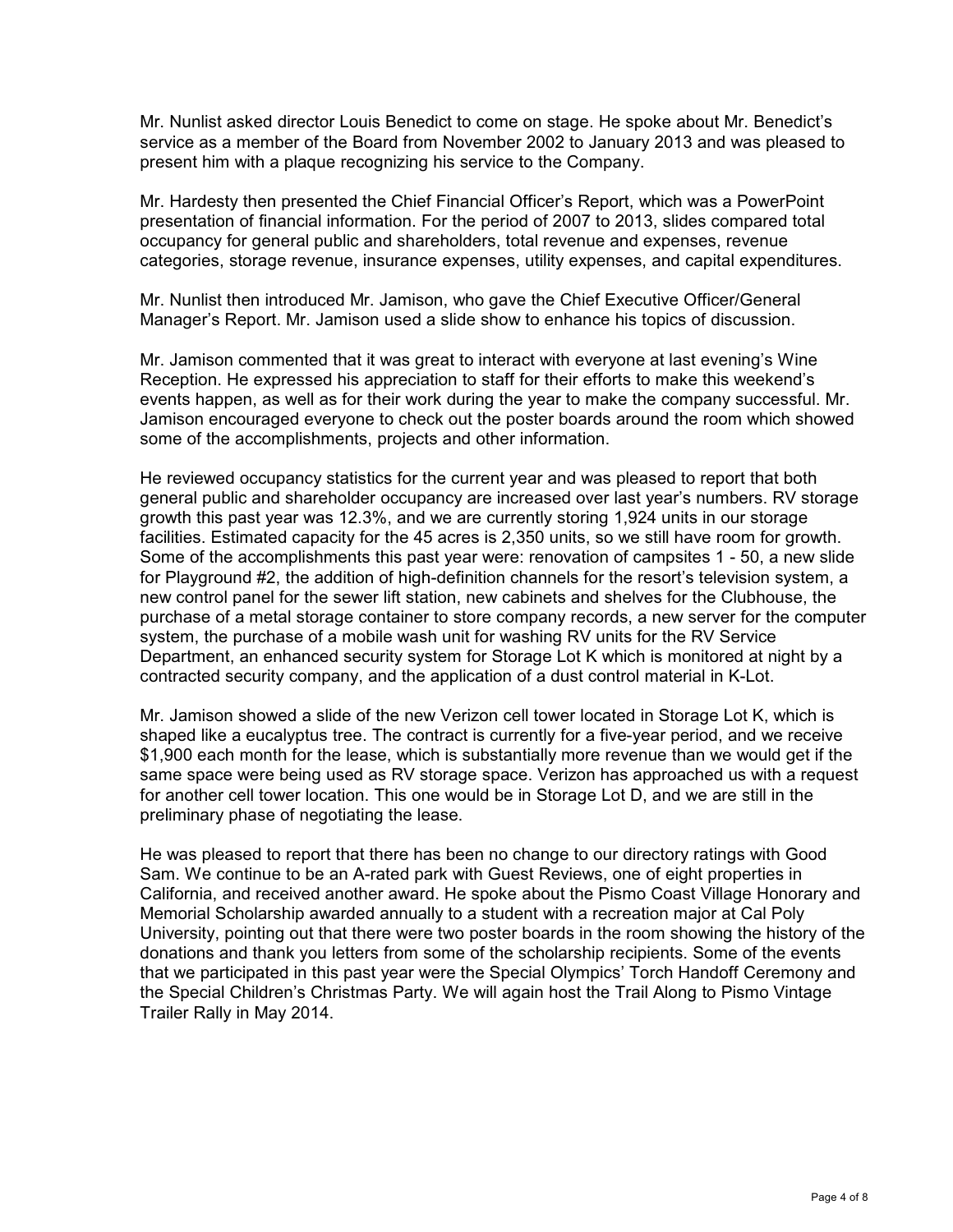Mr. Jamison spoke briefly about the state of the RV industry. For the future, occupancy trends look good and we are carrying waiting lists for people wanting reservations for sold out holiday dates, RV groups are sustaining last year's levels, RV storage is up, and the camping trend continues to be strong. There are still concerns about government regulations and attitude toward business, and the increasing cost of health care insurance and the overall economy.

Capital projects for 2014 include the replacement of Restroom #2, installation of a new playground by Restroom #4, purchase of a new truck for the Security Department, continuation of wi-fi system improvements, street paving, and possible enhancement to the miniature golf course. Other goals include social media opportunities, continuing promotion of self-access storage facilities, staff training in human resources and safety, and continuing efforts to work on the lagoon with the State agencies,

Mr. Jamison said that in September we received a 125-page report from the State on a proposal to install a seasonal pedestrian bridge across Pismo Creek. He spoke briefly about the events leading up to the preparation of the report. The proposal is for an eight-feet wide by 350 feet long bridge which would be removed during inclement weather seasons. The bridge would be purchased by Pismo Coast Village, however, it would be built, managed, monitored and stored by the Oceano Dunes District. He spoke briefly about the public review period for the proposal, and the concern now is about the number of comments from the California Coastal Commission about the thought that the bridge would be to benefit one entity.

Mr. Jamison asked shareholders to stop by his office with comments and questions, then thanked the Board and shareholders for their ongoing support.

Mr. Nunlist asked the members of the Board to return to the stage. He then read the questions, suggestions and comments submitted on the Question Forms.

A shareholder wrote, "We love our park! Fence should be dog proof for the safety of any dogs that might get loose in the park. More light on the dog walk area, so we can see to pick up after them at night."

A shareholder asked, "Can we add one more movie channel (no commercials), i.e., HBO or Showtime. Cost can't be \$400 or \$500 more than the monthly cost."

A shareholder wrote, "Can the documents be scanned and stored instead of retaining the paper files? Or would it be more expensive to do so? On the evolution of the Wi-Fi poster board, if you could include the approximate dates when each change occurred, I think it would help everyone understand just what an amazing process it is to keep up with changing technology."

Another shareholder wrote, "How about adding Fox Sports channel?"

Another shareholder commented, "The park looks great! Wonderful staff! Great Friday night party!! Drop minimum fee on propane fill."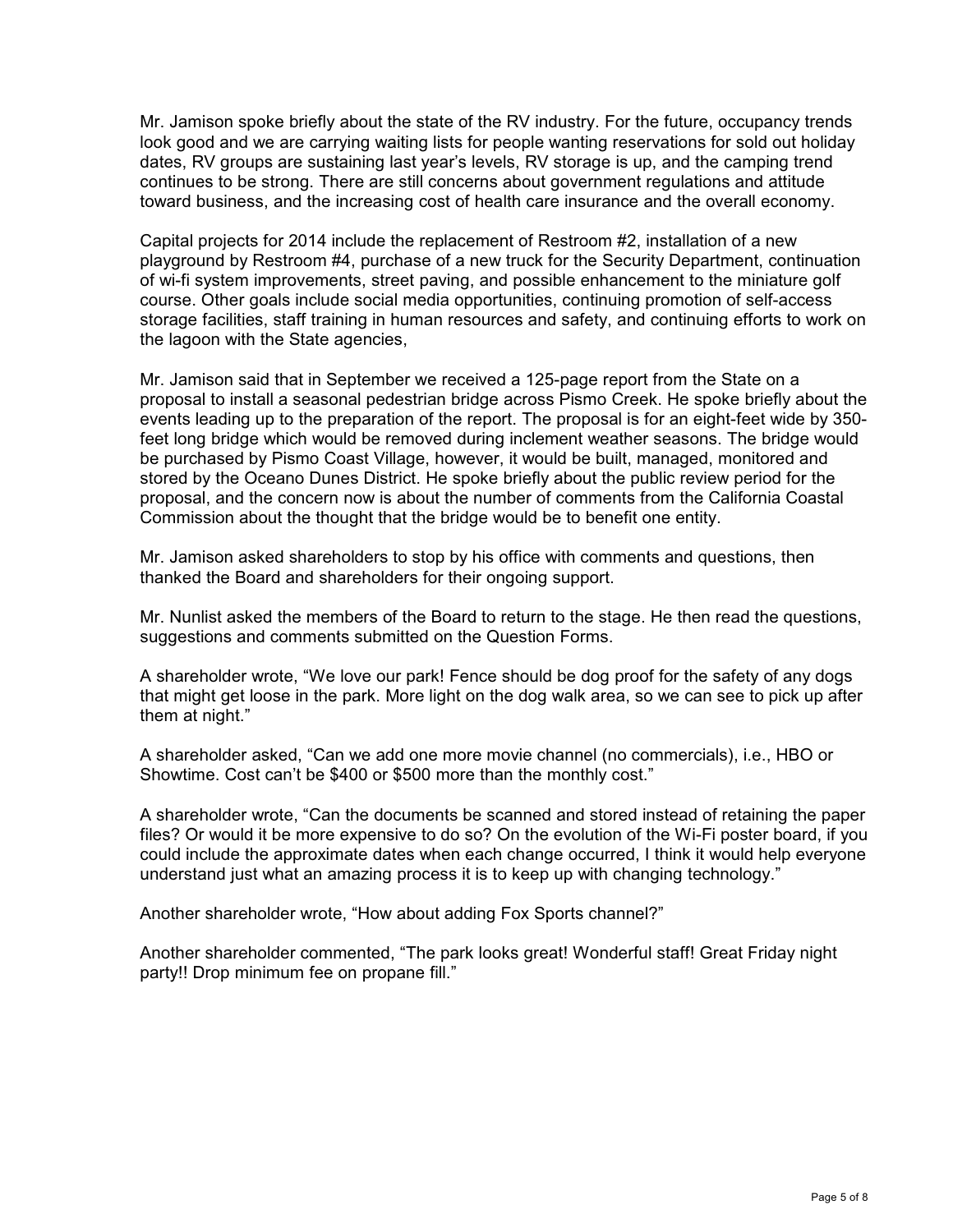Another shareholder wrote, "We appreciate the hard work of the entire staff and board all year long, but especially at the annual meeting. Can we have an annual meeting every quarter?"

A shareholder asked, "How can we slow people down driving in the park? More signs? Reminders when they check in? Friday night wine reception was the best ever. What a treat to have the band playing and Baklava for dessert! A shareholder website for all newsletters to save on postage would be nice."

A shareholder wrote, "This is a classy place. The extremely dirty and unkempt trailers that are brought in from storage, can we request that they be at least hosed off before being allowed in the park? The band in the Square during the Summer was nice. We should continue this."

A shareholder asked, "What is the possibility of a hot tub/spa added to the pool area (adults only)? Hoping the continued push for a foot bridge from the RV resort to the beach will be a reality in the near future."

A shareholder wrote, "Would like to see some "healthy" snacks at the meeting: cut up fruit, bagels. Some of us are trying to stay healthy and would appreciate your accommodation. Enjoyed the meeting."

A shareholder commented, "When nearby campers found out we are shareholders, they specifically requested that we ask for "flowers" (for a pop of color) in the PCV planter at the entrance. While it seems small, she said it makes her feel like she's arrived at PCV. The other thing she mentioned is the fence along Dolliver, wishing it was in nicer condition, perhaps planted with a crawling vine."

A shareholder wrote, "The planter in front of the Square with the "PCV" letters would really look nice with plants that show off the beauty of the rest of the park. I would be willing to help plant and maintain. We love all the personnel here at PCV from the grounds keeper to our Jay, Charles, Jeanne, Theresa, Darrell, Larry, Josh, and so many more that have made every stay perfect!"

A shareholder asked. "Why did shareholder release dates change? Can we go back to 90/60/30 day release dates or even 90/30 day release dates? Do you take donations for scholarships, and how much are each one? Great park. Glad to come when I can and thank you for always getting a site close to the Square for me. Love the park."

Raffle tickets were drawn and ten gift bags containing Pismo Coast Village items were given away to the matching ticket holders.

The plants on each table were given away to those holding properly marked tide books.

Mr. Nunlist then introduced Mr. Willems, who reported that the slate of nominated directors had been elected to the Board. He read the list of nominees and the total number of votes cast for each.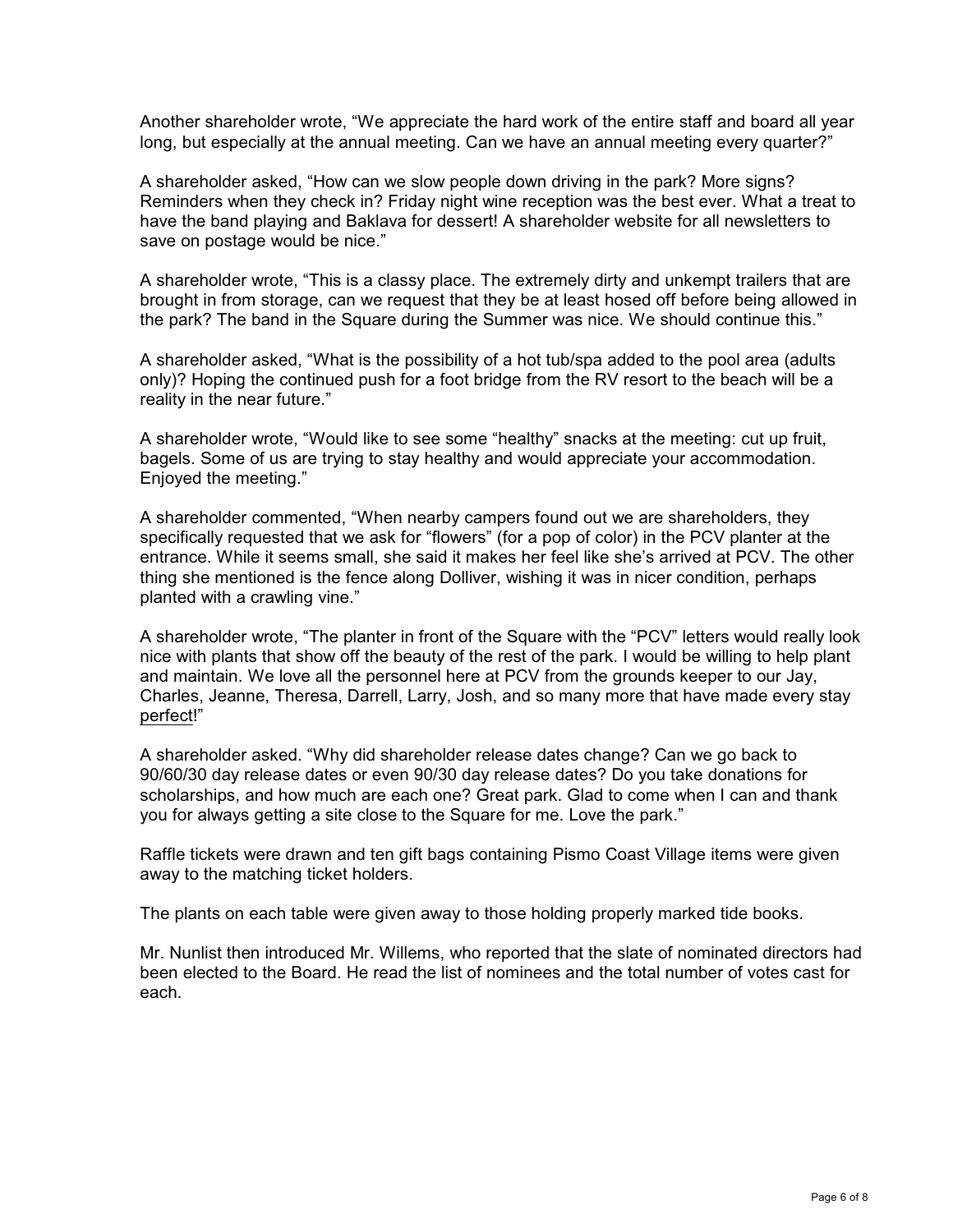The unaudited result of the election held at this meeting is as follows:

| Brittain, Kurt       | 703   |
|----------------------|-------|
| Buchaklian, Harry    | 731   |
| Enns, Rodney         | 672   |
| Eudaly, Douglas      | 1,040 |
| Fischer, William     | 677   |
| Hardesty, Wayne      | 662   |
| Harris, R. Elaine    | 842   |
| Hearne, Dennis       | 702   |
| Hickman, Glenn       | 672   |
| Hughes, Terris       | 686   |
| Nelson, Garry        | 669   |
| Nunlist, Ronald      | 805   |
| Pappi, Jr., George   | 696   |
| Pettibone, Jerald    | 699   |
| Plumley, Dwight      | 1,065 |
| <b>Jerry Roberts</b> | 670   |
| Willems, Gary        | 697   |
| Williams, Jack       | 682   |

The result of Proposal 2, the ratification of Brown Armstrong Accountancy Corporation to serve as our independent accounting firm for Fiscal Year 2013 - 2014 passed with 723 votes in favor, 5 against and 30 abstaining.

The result of Proposal 3, the proposal to approve a non-binding advisory vote to approve the compensation of the Company's named executive officer passed with 622 votes in favor, 43 against and 73 abstaining.

The result of Proposal 4, a proposal to approve a non-binding advisory vote to recommend whether the advisory shareholder vote on executive compensation should occur every one, two or three years was as follows:

| One Year           | 167 |
|--------------------|-----|
| Two Years          | 112 |
| <b>Three Years</b> | 358 |
| Abstains           | 103 |

There being no further business, Mr. Nunlist thanked the shareholders for attending and adjourned the meeting at 11:09 a.m.

:tb/C:\Old\_Drive\Old Computer\datasyst\CORPORATE\BOD.MINUTES\2014\Annual.Shareholders.Mtg.2014-01-18.WEBSITE.wpd